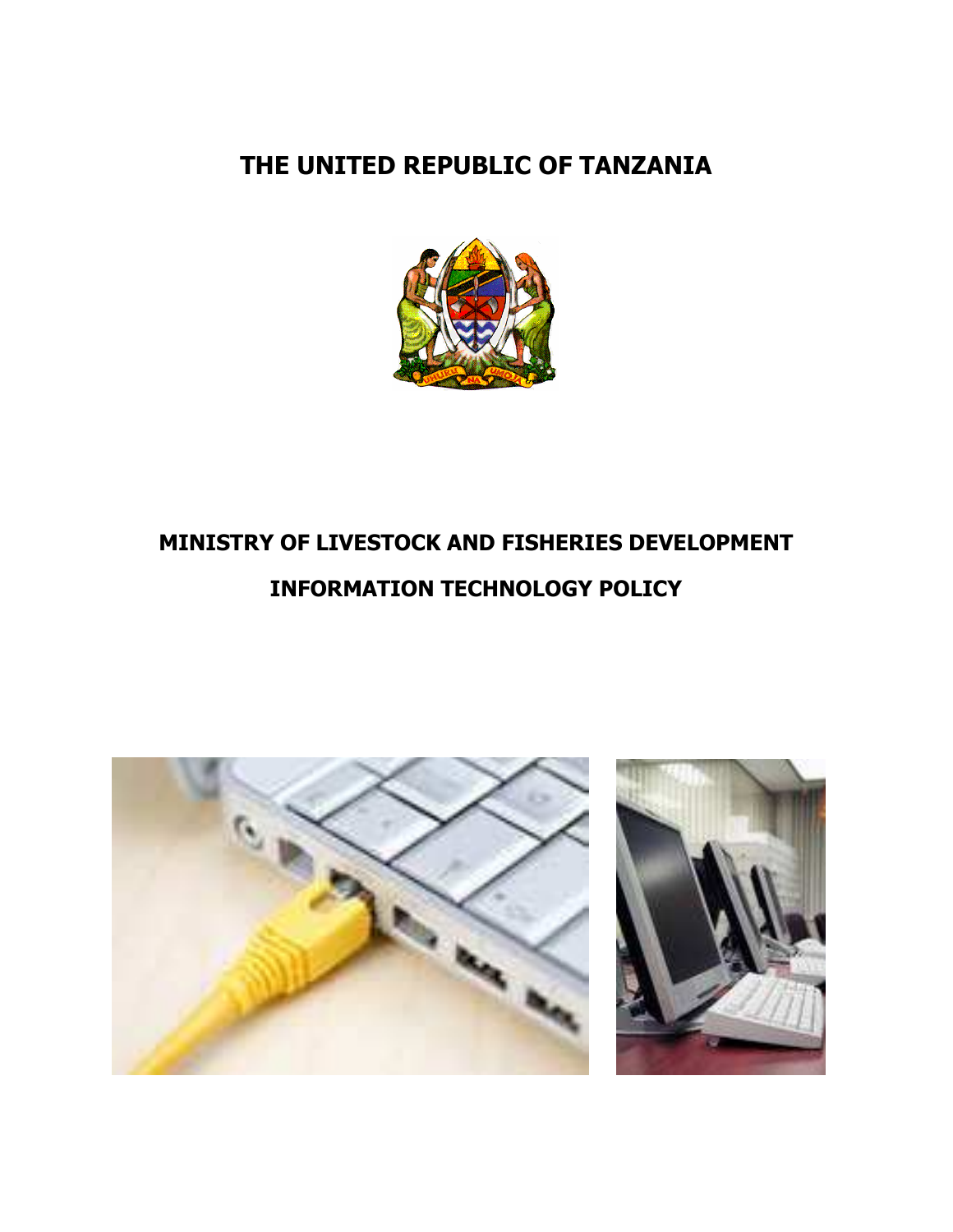Permanent Secretary Ministry of Livestock and Fisheries Development Temeke Veterinary P.O Box 9152, Dar-Es-salaam, TANZANIA

#### Tel: +255 22 2861910

#### Email: ps-mlfd@mifugo.go.tz Website: www.mifugo.go.tz

#### Abbreviations and Acronyms

- **HQ** Headquarters<br>**ICT** Information are
- **ICT** Information and Communication Technology<br>**IS** Information System
- Information System
- LAN Local Area Network
- WAN Wide Area Network
- M&E Monitoring and Evaluation
- **TIX** Tanzania Internet Exchange
- IT Information Technology
- ISP Internet Service Provider
- **LAN**  $-$  Local Area Network
- LGA Local Government Authorities
- MDA Ministries, Departments and Agencies
- MLFD Ministry of Livestock and Fisheries Development
- PS Permanent Secretary
- USB Universal Serial Bus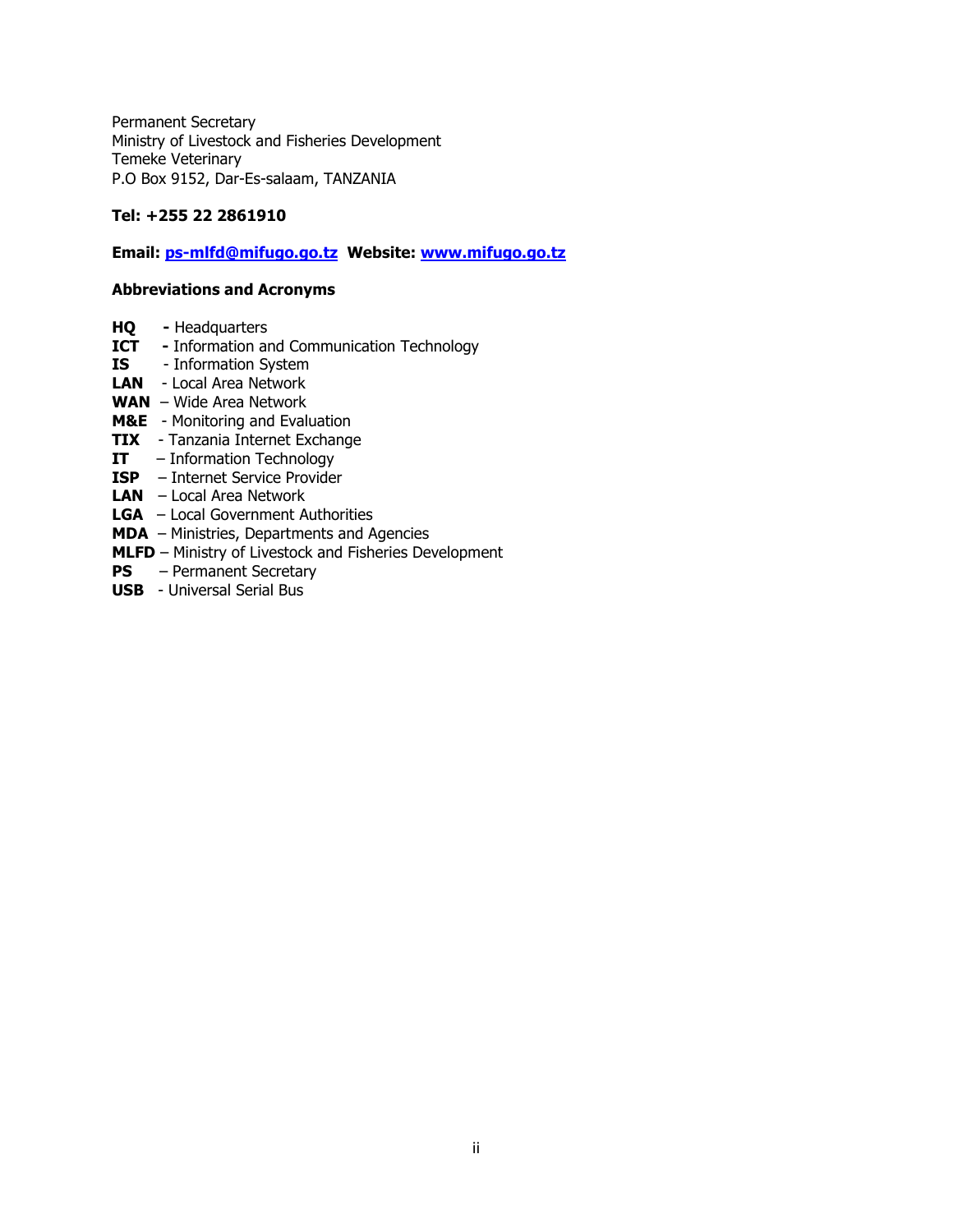### **TABLE OF CONTENTS**

| 1.0   |                                                                                                                                                                                                                                                                                                                                                                           |  |
|-------|---------------------------------------------------------------------------------------------------------------------------------------------------------------------------------------------------------------------------------------------------------------------------------------------------------------------------------------------------------------------------|--|
| 1.1   |                                                                                                                                                                                                                                                                                                                                                                           |  |
| 1.2   |                                                                                                                                                                                                                                                                                                                                                                           |  |
| 1.3   |                                                                                                                                                                                                                                                                                                                                                                           |  |
| 1.4   |                                                                                                                                                                                                                                                                                                                                                                           |  |
| 2.0   |                                                                                                                                                                                                                                                                                                                                                                           |  |
| 3.0   |                                                                                                                                                                                                                                                                                                                                                                           |  |
| 3.1   |                                                                                                                                                                                                                                                                                                                                                                           |  |
| 3.1.1 |                                                                                                                                                                                                                                                                                                                                                                           |  |
| 3.1.2 |                                                                                                                                                                                                                                                                                                                                                                           |  |
| 3.1.3 |                                                                                                                                                                                                                                                                                                                                                                           |  |
| 3.2   |                                                                                                                                                                                                                                                                                                                                                                           |  |
| 3.2.1 | $\hspace*{2.5mm} \textbf{ISULES}.\hspace*{3.2mm} \textbf{}.\hspace*{3.2mm} \textbf{}.\hspace*{3.2mm} \textbf{}.\hspace*{3.2mm} \textbf{}.\hspace*{3.2mm} \textbf{}.\hspace*{3.2mm} \textbf{}.\hspace*{3.2mm} \textbf{}.\hspace*{3.2mm} \textbf{}.\hspace*{3.2mm} \textbf{}.\hspace*{3.2mm} \textbf{}.\hspace*{3.2mm} \textbf{}.\hspace*{3.2mm} \textbf{}.\hspace*{3.2mm}$ |  |
| 3.2.2 |                                                                                                                                                                                                                                                                                                                                                                           |  |
| 3.2.3 |                                                                                                                                                                                                                                                                                                                                                                           |  |
| 3.3   |                                                                                                                                                                                                                                                                                                                                                                           |  |
|       | 3.3.1 Issue                                                                                                                                                                                                                                                                                                                                                               |  |
| 3.3.2 |                                                                                                                                                                                                                                                                                                                                                                           |  |
| 3.3.3 |                                                                                                                                                                                                                                                                                                                                                                           |  |
| 3.4   |                                                                                                                                                                                                                                                                                                                                                                           |  |
| 3.4.1 |                                                                                                                                                                                                                                                                                                                                                                           |  |
| 3.4.2 |                                                                                                                                                                                                                                                                                                                                                                           |  |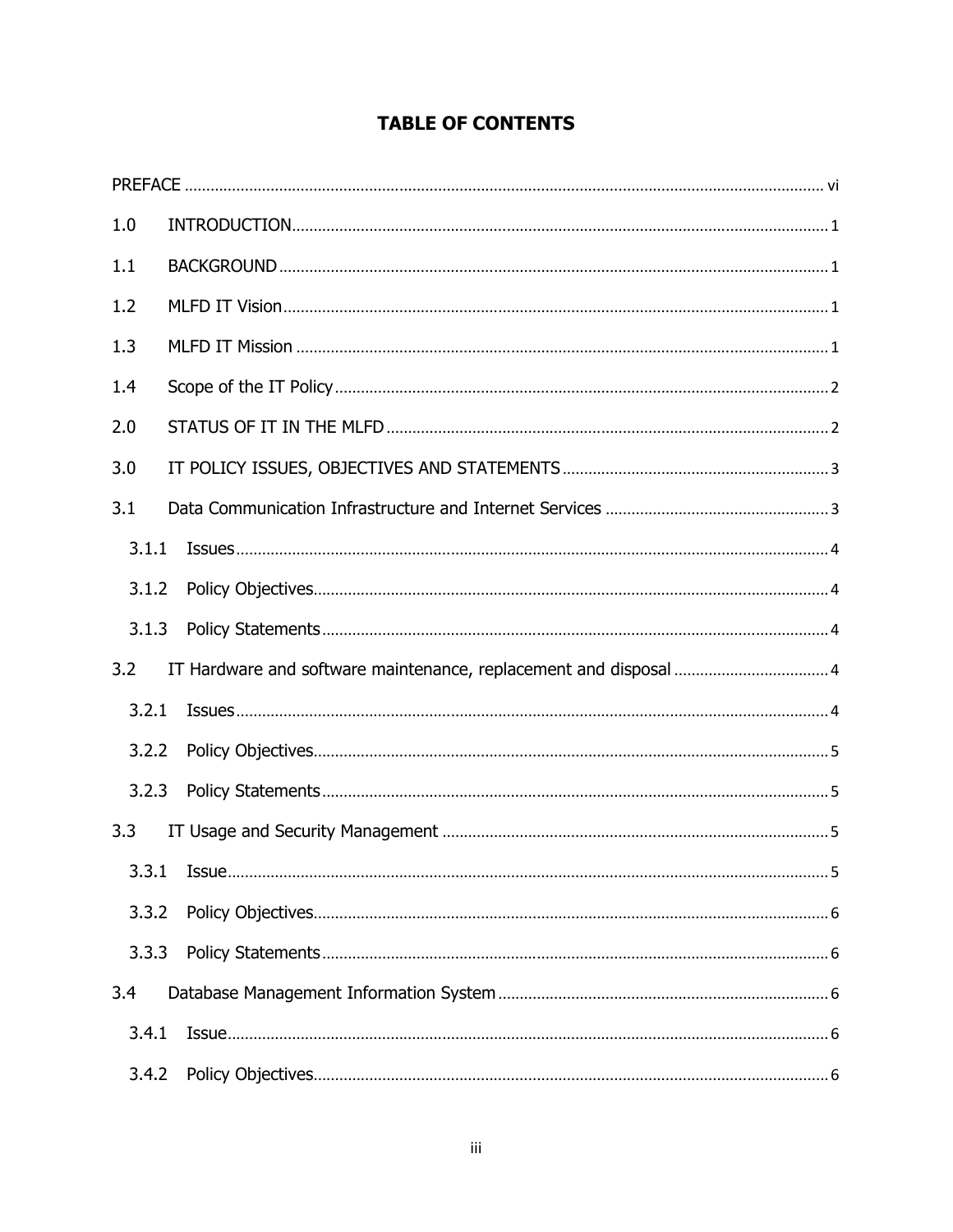| 3.5   |                                                                                                                                                                                                                                                                                                                                                                                       |
|-------|---------------------------------------------------------------------------------------------------------------------------------------------------------------------------------------------------------------------------------------------------------------------------------------------------------------------------------------------------------------------------------------|
| 3.5.1 |                                                                                                                                                                                                                                                                                                                                                                                       |
| 3.5.2 |                                                                                                                                                                                                                                                                                                                                                                                       |
| 3.5.3 |                                                                                                                                                                                                                                                                                                                                                                                       |
| 3.6   |                                                                                                                                                                                                                                                                                                                                                                                       |
| 3.6.1 |                                                                                                                                                                                                                                                                                                                                                                                       |
| 3.6.2 |                                                                                                                                                                                                                                                                                                                                                                                       |
| 3.6.3 |                                                                                                                                                                                                                                                                                                                                                                                       |
| 3.7   |                                                                                                                                                                                                                                                                                                                                                                                       |
| 3.7.1 | $\textit{ISSUES} \textit{} \textit{} \textit{} \textit{} \textit{} \textit{} \textit{} \textit{} \textit{} \textit{} \textit{} \textit{} \textit{} \textit{} \textit{} \textit{} \textit{} \textit{} \textit{} \textit{} \textit{} \textit{} \textit{} \textit{} \textit{} \textit{} \textit{} \textit{} \textit{} \textit{} \textit{} \textit{} \textit{} \textit{} \textit{} \text$ |
| 3.7.2 |                                                                                                                                                                                                                                                                                                                                                                                       |
| 3.7.3 |                                                                                                                                                                                                                                                                                                                                                                                       |
| 3.8   |                                                                                                                                                                                                                                                                                                                                                                                       |
| 3.8.1 |                                                                                                                                                                                                                                                                                                                                                                                       |
| 3.8.2 |                                                                                                                                                                                                                                                                                                                                                                                       |
| 3.8.3 |                                                                                                                                                                                                                                                                                                                                                                                       |
| 4.0   |                                                                                                                                                                                                                                                                                                                                                                                       |
| 5.0   |                                                                                                                                                                                                                                                                                                                                                                                       |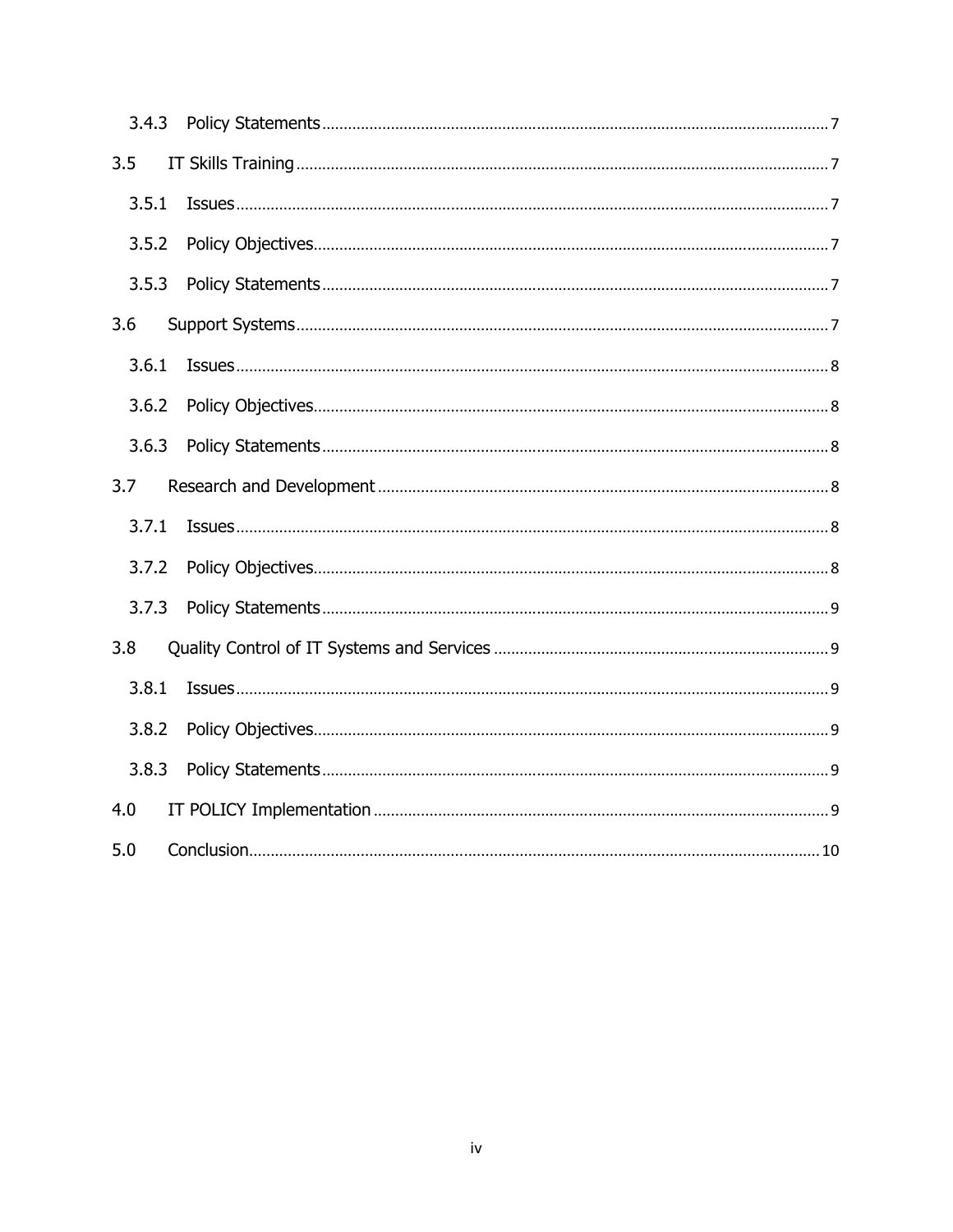#### FOREWORD

The Ministry of Livestock and Fisheries Development (MLFD) is increasing dependency on IT for daily functional activities and data storage. It is therefore essential to have continuous successful operations, for effectiveness and efficiency of the Ministry's execution of her functions. Thus, the availability, integrity and confidentiality of its IT and data should be highly observed and sustainably maintained.

In addition, an Information Technology Policy built on reliable human resources and infrastructure constitutes the fundamental tool and means of assessing, planning, managing development change innovations, e-Governance and for achieving sustainable MLFD prosperity.

I am responsible to provide directives and decisions to ensure that IT systems are designed, implemented and maintained for the integrity of information processed therein at the Ministry.

To achieve this, the IT Policy has been introduced, everyone is expected to read and to ensure that its contents are fully understood and abided to.

Each staff of MLFD and any other user of MLFD IT systems is responsible to ensure that the contents of this IT policy are complied with in its totality, and a deliberate breach will render staff/user liable to actions under the Public Service Act No. 8 of 2002 and its Regulations of 2003 and MLFD Staff Regulations and Codes of Conduct and Ethics.

This IT policy shall be used with effect from financial year 2010/2011 and in case you need any clarification regarding the meaning and implementation of any part of the policy, please contact the MLFD's IT unit.

This Policy document provides a framework of credible consistency policies which allows all stakeholders to move together with confidence. In order for the objective of this policy to be realized, the Ministry will develop strategies and implementation plans.

This Policy is the outcome of a collective responsibility and cooperation of many parties involved in its preparation. I would like to thank all stakeholders who in one way or another played a role in the preparation of this policy.

To all, I say thank you for a job well done.

-------------------------------

Dr. **David Mathayo David (MP)**  Minister for Livestock and Fisheries Development DAR-ES-SALAAM. January, 2011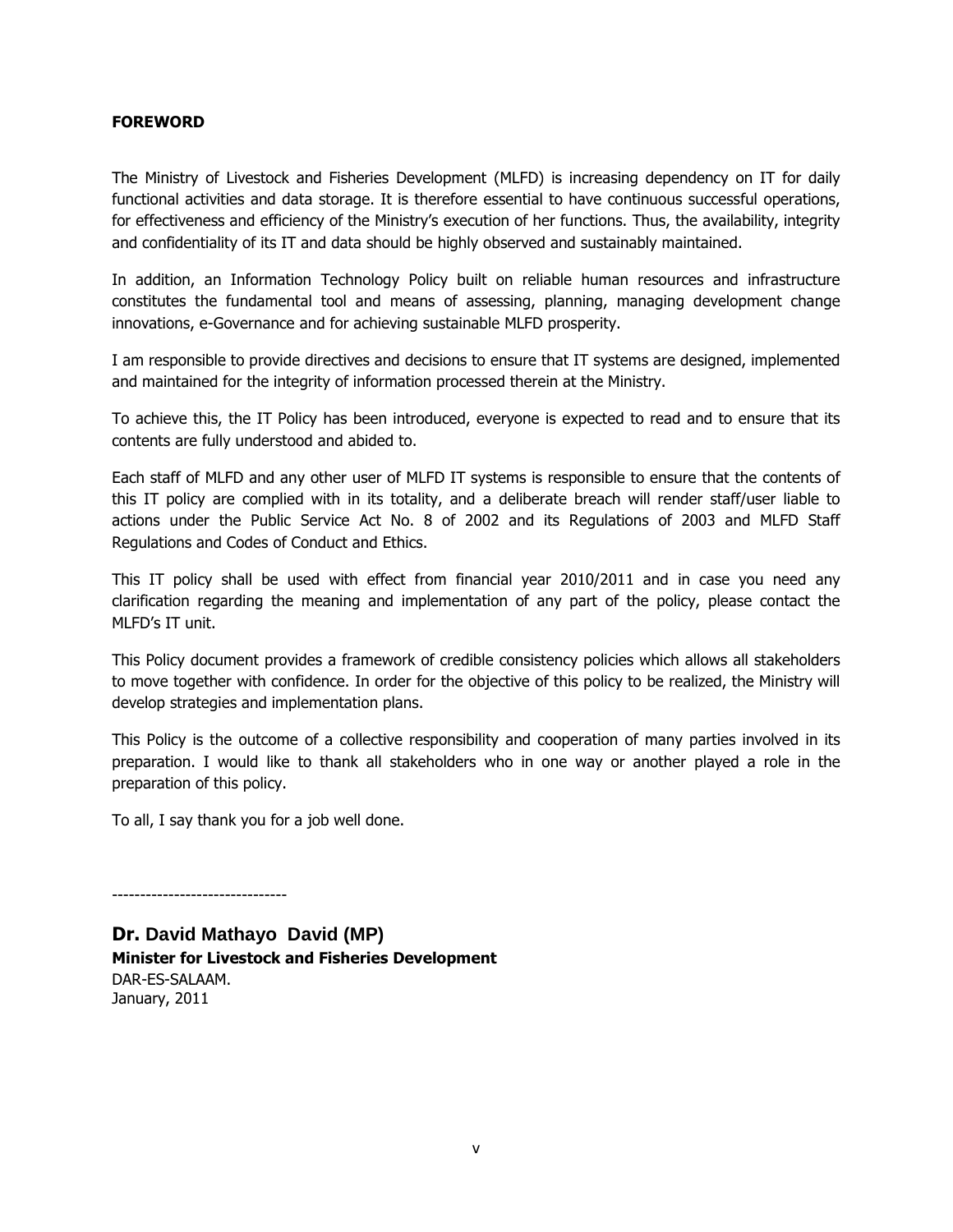#### PREFACE

This MLFD IT policy is derived from MLFD's vision and mission; the role of IT as an important tool in facilitating efficiency and effectiveness of operations in the Ministry. Implementation of the vision of livestock and fisheries industries depends on human resources, working tools and technology.

The Policy outlines the anticipated IT services, which are considered of strategic relevance to the Ministry. The issues involve objectives together with the policy statements; it is expected that the Policy shall guide establishment of sustainable, efficient, user-friendly, secure operations and the deployment of anticipated IT services and resources.

In unexpected event that, the policy is not clearly interpreted or stays silent on an issue, the National IT policy shall prevail.

This Policy document provides a framework of credible consistency policies which allows all stakeholders to move together with confidence. In order for the objective of this policy to be realized, the Ministry will develop institutional arrangement for the IT unit.

I take this opportunity to thank the Ministry's IT experts for developing this policy, stakeholders who in one way or another played a role in the preparation of this policy and the Management Committee for advising, guidance and thoroughly discussing this policy document at different stages.

..................................... Dr. Charles Nyamrunda

Permanent Secretary Ministry of Livestock and Fisheries Development Dar Es Salaam January, 2011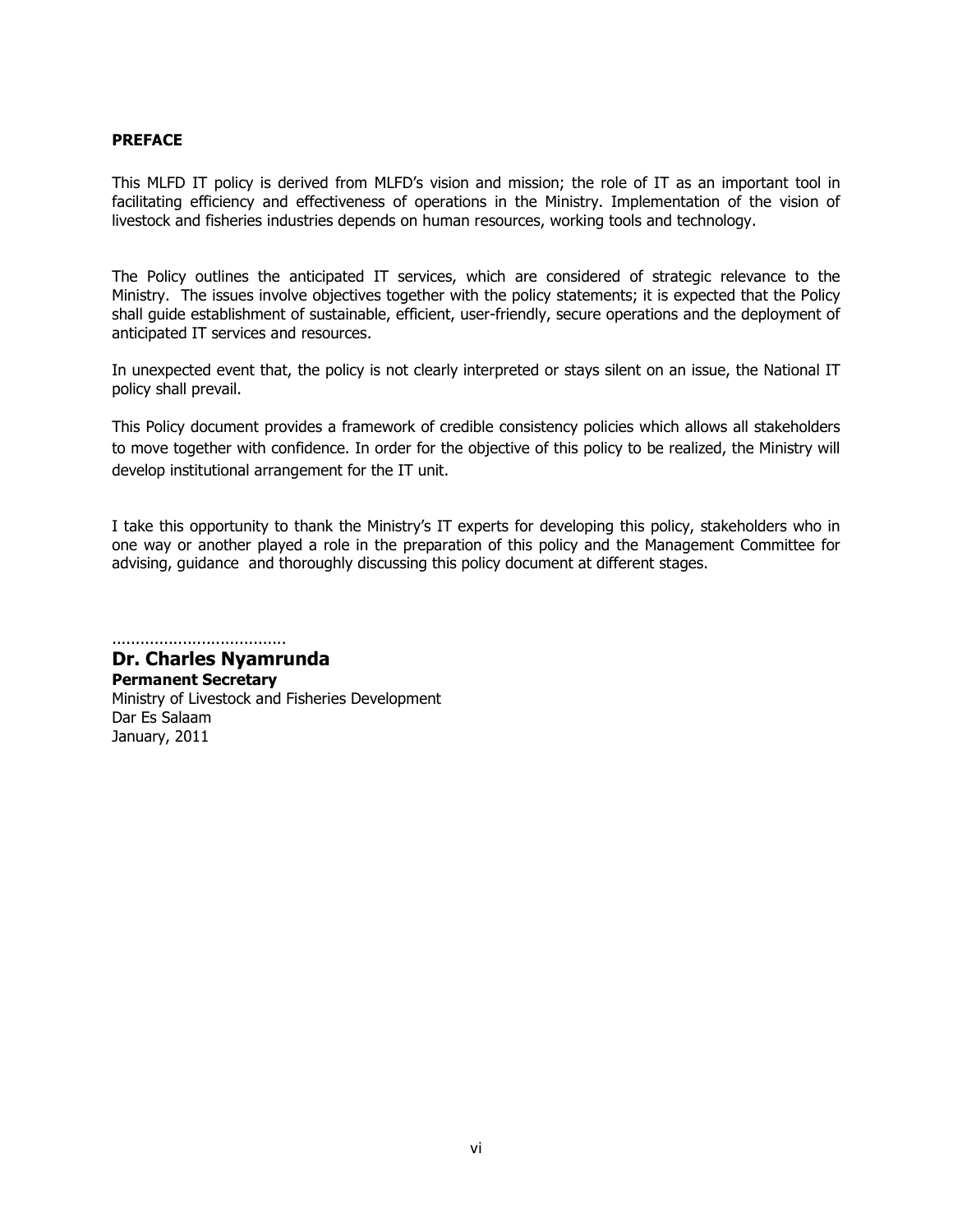#### 1.0 INTRODUCTION

#### 1.1 BACKGROUND

The establishment and application of Information Technology (IT) systems are in integral part of the MLFD activities along the lines of Government resolve towards e-Governance. The application of IT in the Ministry facilitates integration of support systems that enable efficient implementation of core functions of the Ministry.

The Ministry has made a substantial investment in physical, human and financial resources to establish and implement IT. The use of IT is subject to rapid technological changes leading to rapid turnover in hardware and software as well as subject to abuse in terms of unauthorised access to Ministerial information.

In order to guide the development and deployment of IT in the Ministry to guarantee the efficient and effective use of the IT systems, this IT policy has to be in place.

The approach adopted by MLFD aimed to ensure maximum level of protection of the IT systems; the Ministry is operating in such a way that unauthorized staff is not allowed to access MLFD network system.

This MLFD IT Policy is the set of procedures reflecting management's guidance and directions of controls over information systems and related controls.

#### 1.2 MLFD IT Vision

"MLFD to become a leading MDA in the efficient and effective use of IT Infrastructure and IT solutions in achieving her vision 2025 and mission that centers on sustainable socio-economic development, environmental sustainability and accelerated poverty reduction in the Livestock and Fisheries Sectors."

#### 1.3 MLFD IT Mission

"To promote IT activities, facilitate and regulate the growth of modern livestock, fisheries, aquaculture and their products for sustainable socio-economic development."

This will be done through the following:

- (i) Supporting stakeholders to build their capacity to efficiently deliver quality services to livestock farmers and fishers by bringing closer and easy access of information through IT facilities; and
- (ii) Enhancing IT usage for partnership with the private sector in the provision of quality livestock and fisheries products and stipulating investment opportunities to the domestic and foreign market.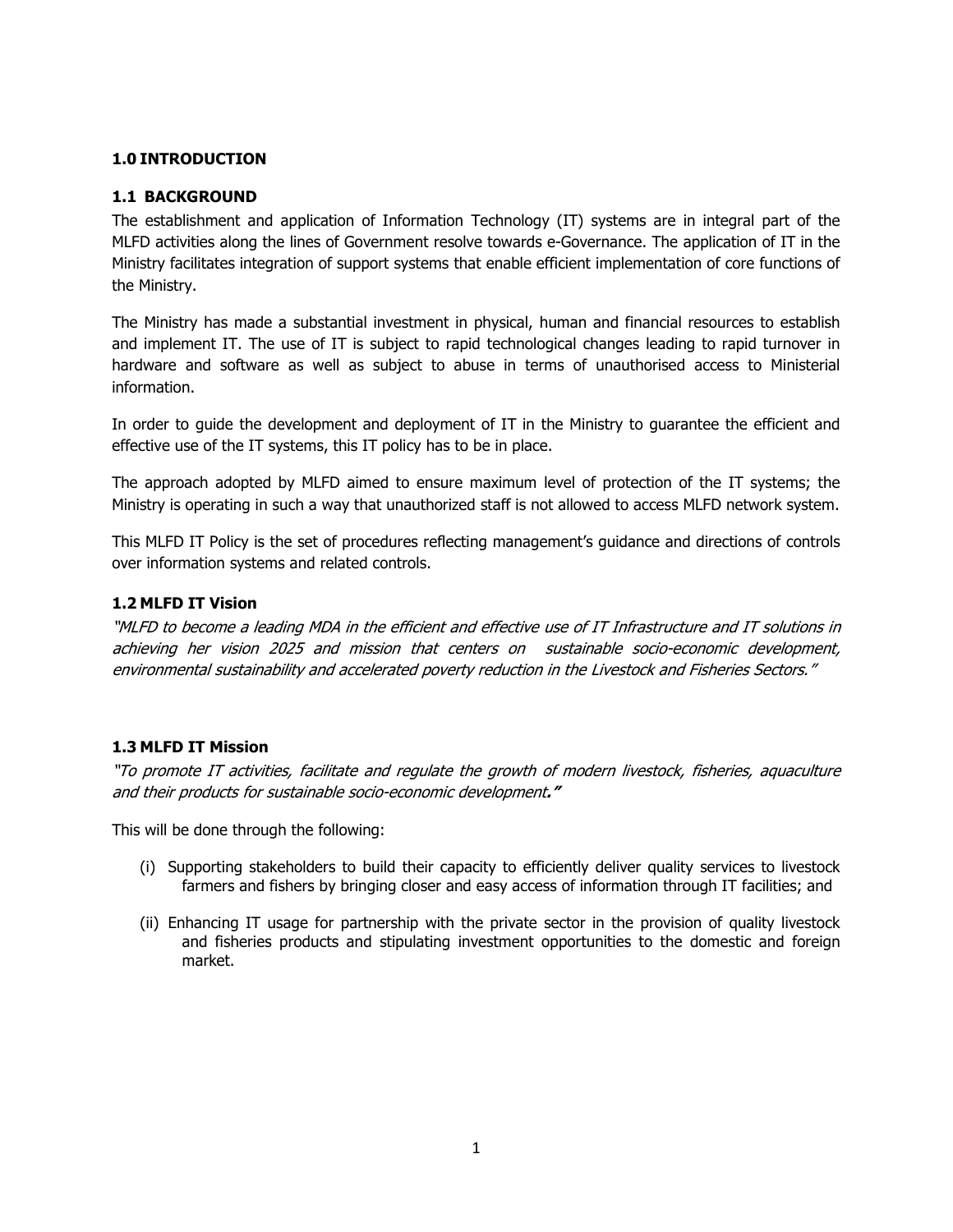#### 1.4 Scope of the IT Policy

The IT policy covers all aspects of implementation of IT within MLFD mission, vision, functions and mandate as contained in the Ministry's strategic plan, expenditure framework research and public services delivery. This policy covers the following broad areas:

- (i) Data Communication Infrastructure and Internet Services
- (ii) IT Hardware and software acquisition, maintenance and disposal
- (iii) IT usage and security management
- (iv) Database Management Information System
- (v) Support systems
- (vi) IT Skills Training
- (vii)IT research and development
- (viii) Quality control of IT systems and services
- (ix) Management and sustainability of IT services

The scope of application of this IT policy will involve MLFD -:

- (i) Departments
- (ii) Affiliated institutions
- (iii) Agencies
- (iv) Stakeholders interface (websites, WAN, LAN, WIFI)

#### 2.0 STATUS OF IT IN THE MLFD

MLFD has implemented IT by developing infrastructure and acquire hardware, software and databases.

(i) Local Area Network (LAN)

Installation of LAN at the Ministry was previous undertaken as part of initiatives within Division/Directorate of the Ministry or as a part of a specific donor funded projects as a result, the networks are of different designs and standards are not linked to each other, thus minimizing the benefits of sharing information electronically, network resources and hence increase operating cost. Besides, because of lack of centralised antivirus software, viruses are spread through USB flash disks from one computer to another rendering low performance of the whole system. In addition to that, unreliable power supply is a major constraint affecting the network.

(ii) Internet Services

There is no coordinated provision of Internet at the Ministry, with each Division/Directorate making its own initiative for the same. As a result the Ministry is not taking advantage of economies scale and centralised internal support for the service.

(iii) Hardware

The MLDF owns a number of IT hardware equipment which is procured from local suppliers who import from abroad at a considerably high cost due to absence of IT procurement coordination. The hardware procured is of low quality with no professional standards at all. The MLFD has not developed procedures for procurement, upgrading, replacement and disposal of obsolete IT equipment; despite presence of IT professionals the procurement process does not involve them.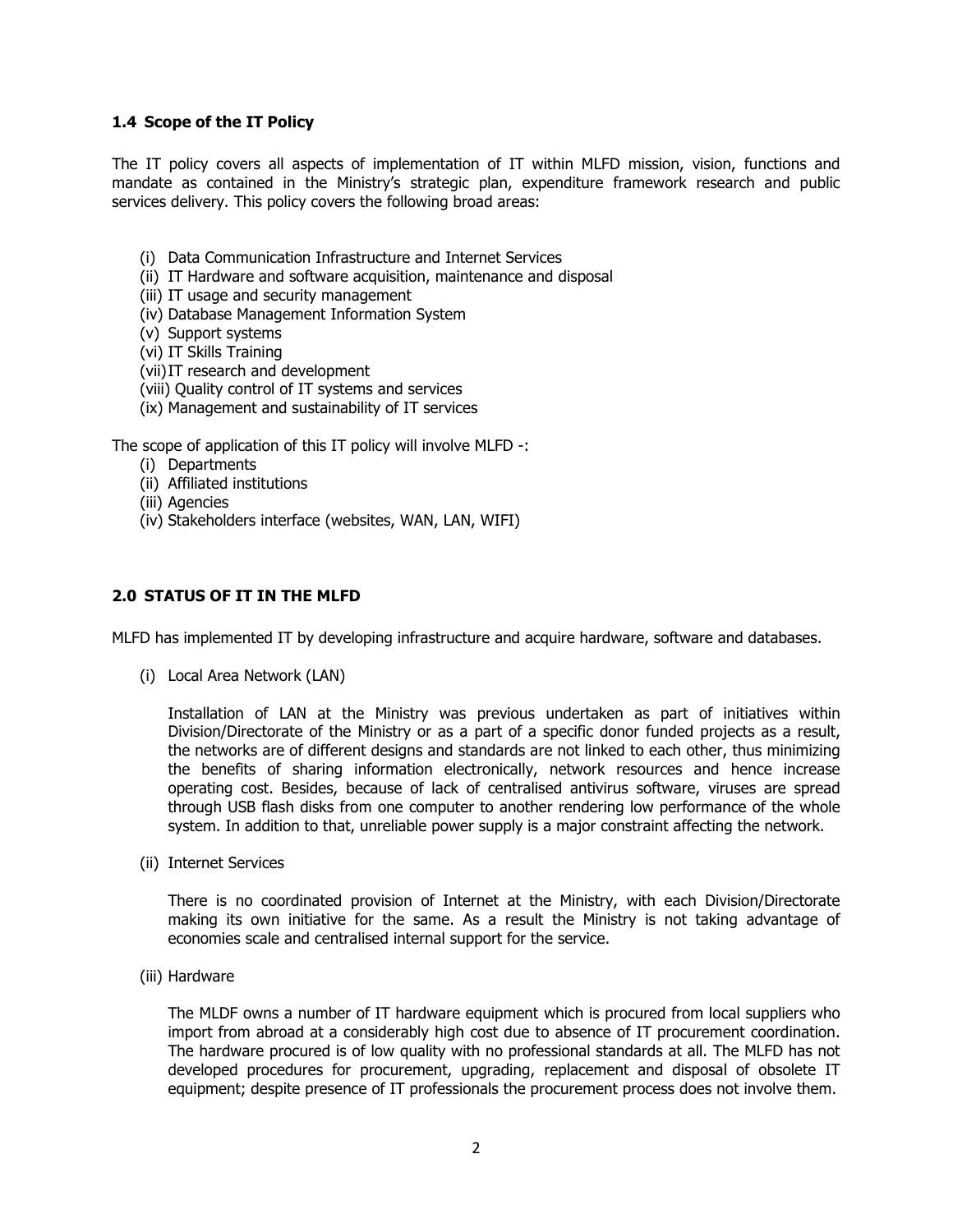(iv) Software

The MLFD uses different operating systems are used by different users in the same Division/Directorate and different operating systems from Division/Directorate thus increasing difficulties in giving support and incompatibility problems.

Other software applications available are Geographical information system, specialised application systems which includes Vessel Monitoring Systems (VMS), Fisheries Information and Statistics (FINSS) from Africa Union and different antivirus programs. However there is no approved guideline for usage and installation of software.

(v) Database

MLFD is implementing database developed by foreign countries for example TADInfo, and LIMS which are based on donor driven interests. However, there are also locally developed databases for example Catch Assessment Survey System (CAS) was developed in Tanzania and now neighbouring countries that share with us Lake Tanganyika are interested in using it in the Lake Tanganyika Integrated Management Program.

#### 3.0 IT POLICY ISSUES, OBJECTIVES AND STATEMENTS

This section will elaborate policy statements that will be derived from policy issues, objectives and challenges for the following broad areas:-

- (i) Data Communication Infrastructure and Internet Services
- (ii) IT hardware and software acquisition, maintenance and disposal
- (iii) IT Usage and security Management
- (iv) Database Management Information System
- (v) Support systems
- (vi) IT Skills Training
- (vii)IT Research and development
- (viii) Quality Control of IT Systems and Services
- (ix) Management and sustainability of IT services

The policy statements will cover the period 2010/11 to 2013/14 due to fluidity of IT.

#### 3.1 Data Communication Infrastructure and Internet Services

IT application requires data communication infrastructure and internet services that include facilities for LAN, WAN, WIFI and outside linking facilities. These entities are many in market with different specifications, quality, brands, models and thus have different capabilities and prices. For efficiency, intended and cost effective use, it is necessary to control their deployment in any institution.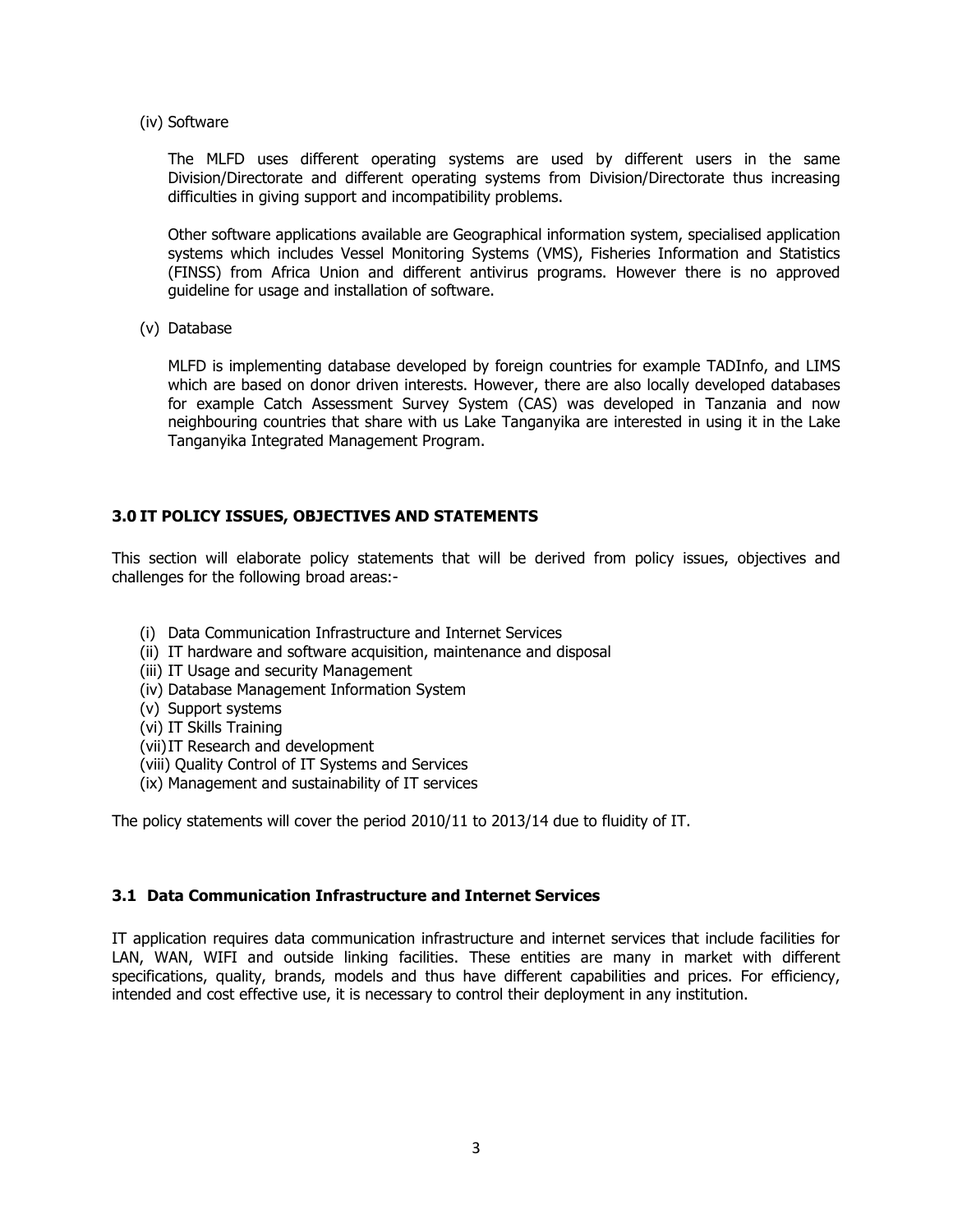#### 3.1.1 Issues

- (i) Communication infrastructure between Ministry's headquarter and affiliated institutions are inadequate;
- (ii) Absence of or unsatisfactory Local Area Networks in the Ministry's headquarter and affiliated institutions; and
- (iii) Lack of or unsatisfactory Internet services in the MLFD and affiliated institutions.

#### 3.1.2 Policy Objectives

- (i) To facilitate adequate communication infrastructure between Ministry's headquarter and the outside stations institutions and agencies
- (ii) Installation and upgrading of Local Area Networks in all outside stations institutions and agencies
- (iii) To facilitate availability of rapid and efficient Internet services to MLFD and affiliated institutions.

#### 3.1.3 Policy Statements

- (i) The Ministry shall promote and strengthen IT connectivity within and in MLFD affiliated institutions using the most viable technology.
- (ii) The Ministry shall strengthen connectivity to Tanzania Internet Exchange (TIX) point and Tanzania Education and Research Network (TERNET)
- (iii) The Ministry will promote the collaborations with the Ministry of Science and Technology, Tanzania Communication Regulatory Authority (TCRA) and other institutions dealing with IT to ensure efficient use of IT in e-Governance.

#### 3.2 IT Hardware and software maintenance, replacement and disposal

IT hardware and software are rapidly changing due to technological advancement and often become obsolete needing replacement, upgrading or disposal. In addition, they are subjected to frequent breakdown from the results of various users, continuous applications and sometimes novice users thus needing frequency maintenance. The later, is costly and therefore requiring policy guidelines.

#### 3.2.1 Issues

- (i) Lack of approved guidelines for acquisition and use of IT hardware and software.
- (ii) Lack of approved procedures for documentation of IT equipment (when it was purchased, serial number, model, brand, specifications, licence, warranty, or expiry dates).
- (iii) Lack of adherence to policy and procedures for disposal of obsolete IT equipment.
- (iv) Lack of procurement guidelines of IT hardware and software.
- (v) Lack of IT equipment replacement and upgrade policy.
- (vi) Lack of systematic and regular preventive maintenance culture.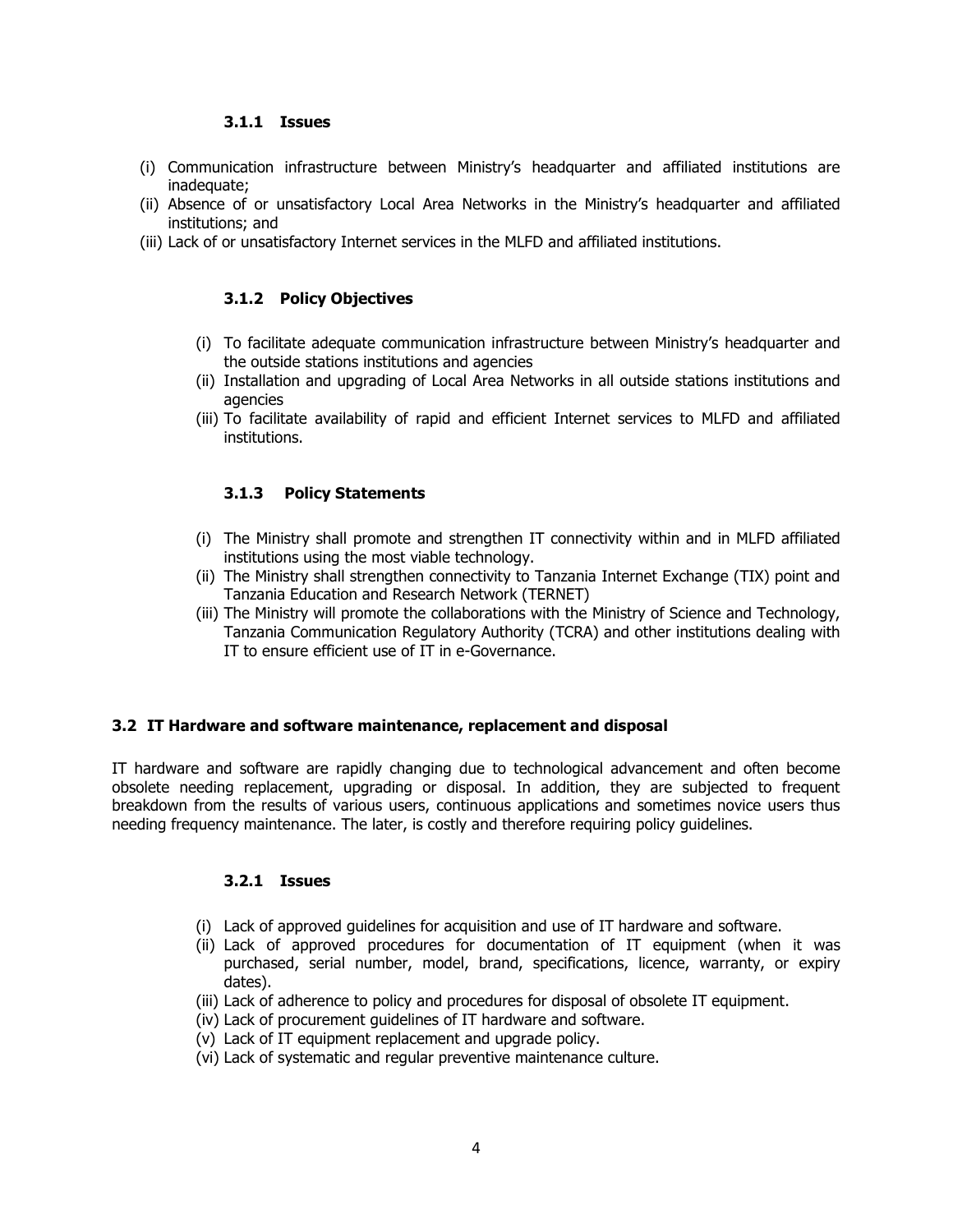#### 3.2.2 Policy Objectives

- (i) To make sure that guidelines are in place to ensure that all hardware and software acquired by the MLFD.
- (ii) To ensure that the procedures for documentation of IT equipment are in place.
- (iii) Abide to existing guidelines and disposal of IT equipment.
- (iv) To have in place procurement and usage guidelines of IT hardware and software.
- (v) To have in place IT equipment replacement policy.
- (vi) To institute a systematic and regular preventive maintenance culture.

#### 3.2.3 Policy Statements

- (i) The MLFD shall develop procedures for procurement, upgrading, replacement and disposal of obsolete IT equipment.
- (ii) The MLFD shall develop and operationalize procedures and conditions for acceptance of donated IT equipment.
- (iii) The MLFD shall not accept used IT equipment
- (iv) The MLFD shall put in place a maintenance program to ensure that the hardware are serviced, repaired and replaced as appropriate by designated IT expert.
- (v) The MLFD shall enhance in-house IT repair and maintenance capability.
- (vi) The MLFD shall discourage the use of pirated copies of software.
- (vii)The MLFD shall ensure that a systematic and regular preventive maintenance culture is instituted and outsource when necessary.

#### 3.3 IT Usage and Security Management

IT applications and use are subjected to misuse, abuse and corruption from hackers, viruses and unauthorised users. This calls for institutionalisation of guided use and security management in the form of putting in place guidelines, norms, information access levels to IT facilities and software, confidentiality to data access and authorisation of access to information. Malware, viruses and spyware must be curbed in order to maintain sustainable IT infrastructure.

#### 3.3.1 Issue

- (i) Lack of operationalisation of the disaster recovery plan or mechanism.
- (ii) Lack of enforcement of IT security Policy and Procedures.
- (iii) Inadequate network security management including uncontrolled access to Internet services.
- (iv) Inadequate physical security in server room.
- (v) Improper use of IT facilities.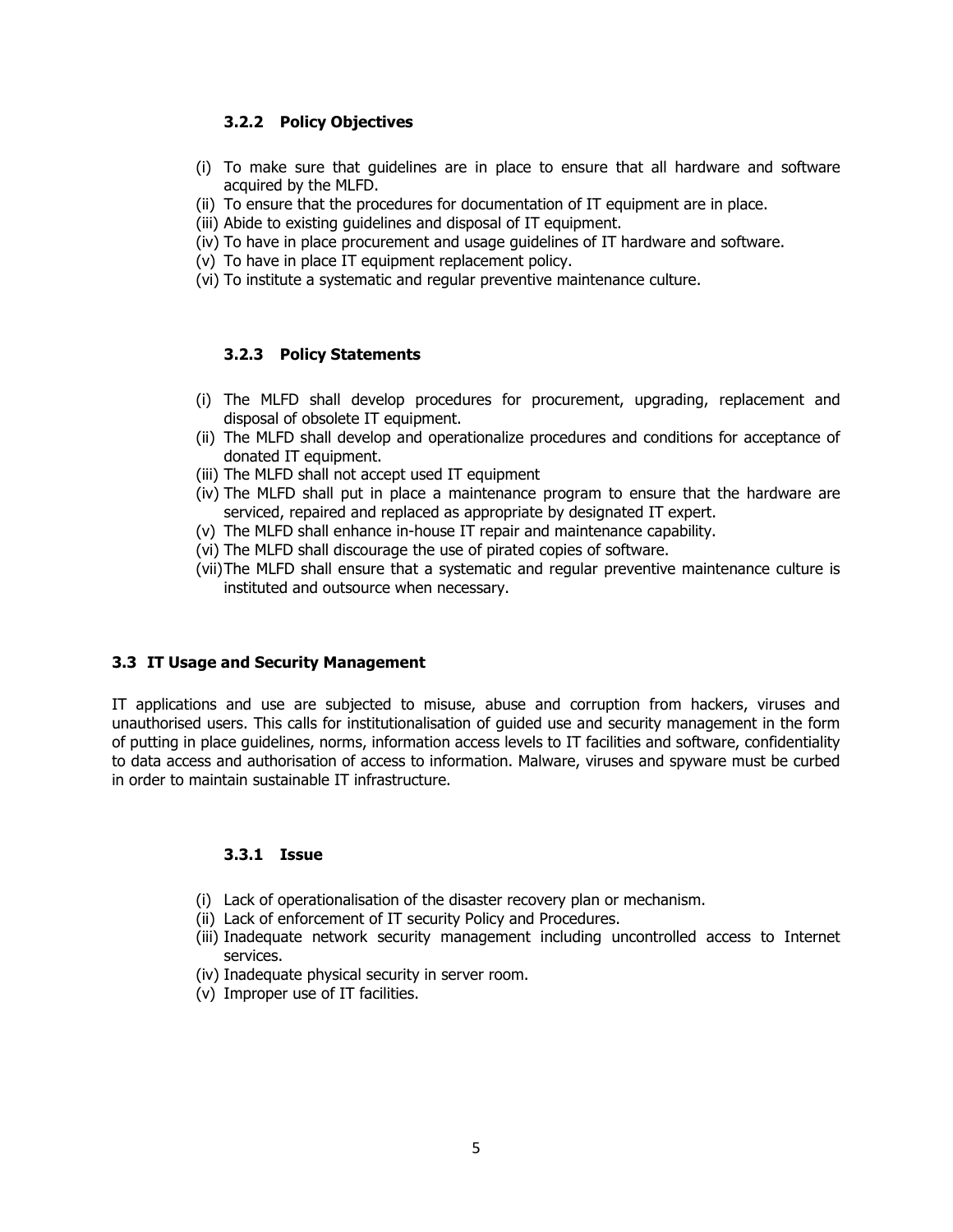#### 3.3.2 Policy Objectives

- (i) To put in place and operationalise a proper disaster recovery plan
- (ii) To ensure the security of IT assets and data owned by MLFD and individual staff.
- (iii) To have appropriate network security management including controlled Internet services.
- (iv) To ensure proper use of the MLFD IT facilities.
- (v) To have proper physical security in server room.

#### 3.3.3 Policy Statements

- (i) The MLFD shall develop and operationnmalize a disaster recovery plan.
- (ii) The MLFD shall operationalize IT security policy and procedures.
- (iii) The MLFD shall enhance physical security facilities.
- (iv) The MLFD shall put in place appropriate network security management and control of access to Internet services.

#### 3.4 Database Management Information System

Database management information systems are useful tools for storing information for easy access when required. If these systems are not properly managed, several consequences should be expected. Precautionary measures such as backing-up, access levels and passwords restrictions must be imposed.

#### 3.4.1 Issue

#### Inadequate livestock and fisheries database management system such as:-

- (i) Human resource management system;
- (ii) Students' records management system;
- (iii) Livestock identification and registration database management database;
- (iv) Livestock movement permit;
- (v) Livestock disease database management system;
- (vi) Web based fish export database management;
- (vii) Catch assessment database management system;
- (viii) Fisheries legislation and licensing database management system;
- (ix) Prawn fisheries database management system; and
- (x) Livestock production database management system.

#### 3.4.2 Policy Objectives

To improve database management information systems.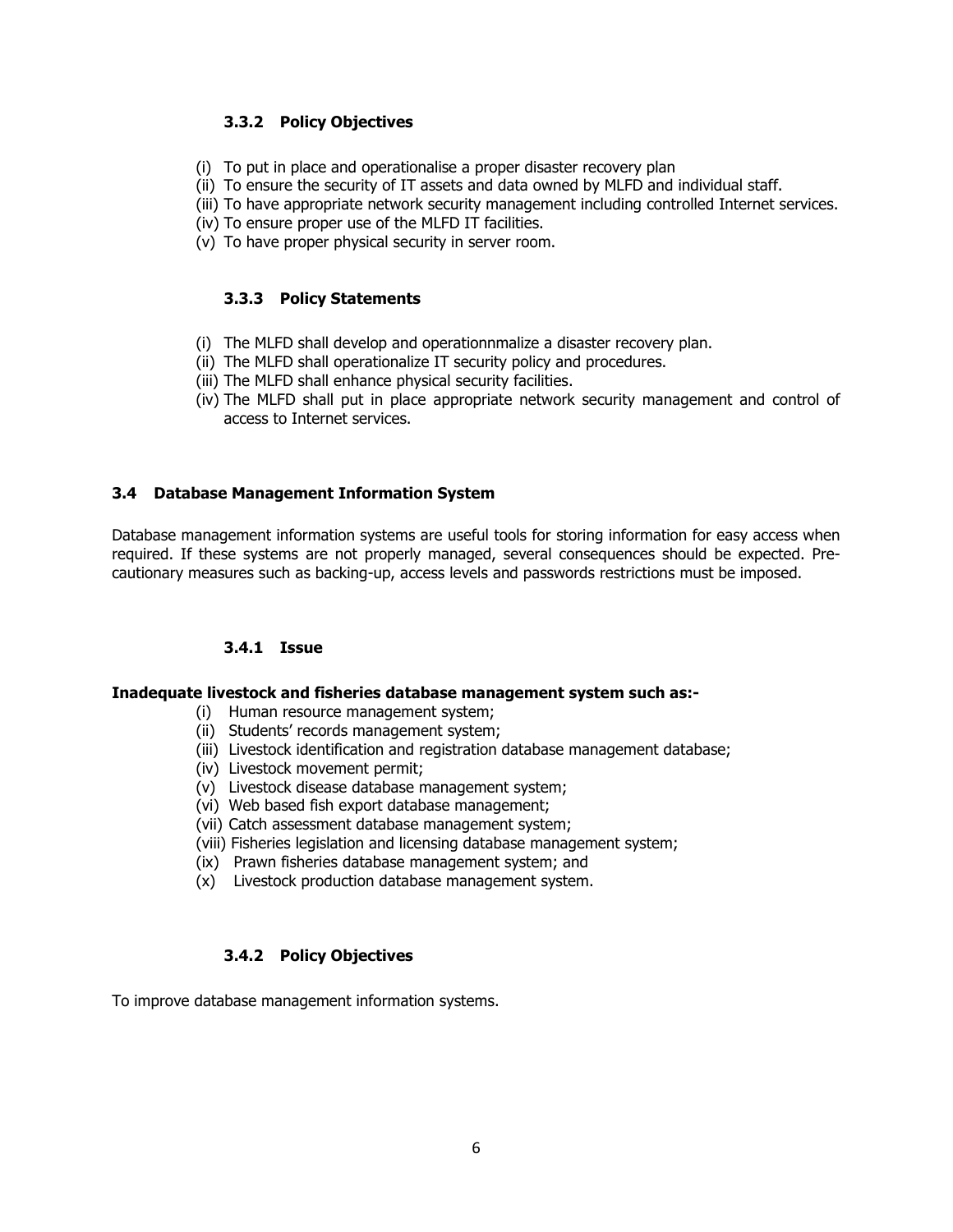#### 3.4.3 Policy Statements

The MLFD shall enhance and streamline livestock and fisheries database management information system.

#### 3.5 IT Skills Training

IT application requires both specialized and non-specialize skills for operators, system administrators, database administrators and users. Therefore IT skills training are necessary to optimally utilise IT.

#### 3.5.1 Issues

- (i) Necessary IT skills to optimally utilise IT are still limited for both MLFD staff and institutions affiliated to MLFD
- (ii) Lack of skills related to e-learning pedagogies by IT staff

#### 3.5.2 Policy Objectives

- (i) To impart necessary basic IT skills to all MLFD staff and institutions affiliated to MLFD
- (ii)To impart e-learning pedagogical skills to all IT staff.
- (iii) To ensure that all IT skills given to MLFD staff and institutions affiliated to MLFD are in-line with the technological development worldwide.
- (iii) To ensure newly recruited staffs have necessary IT skills.

#### 3.5.3 Policy Statements

- (i) The Ministry's shall promote and support IT skills training to staff in the Ministry and affiliated institutions;
- (ii) The Ministry's shall ensure that basic IT skills are included as entry qualification to all employees to be recruited.
- (iii) The Ministry's shall promote the acquisition of e-learning pedagogical to staff.
- (iv) The Ministry's shall ensure that content, level and target groups for all IT skills training programmes, are in line with the technological advancement and actual training needs.

#### 3.6 Support Systems

IT support systems are entities in IT applications that addresses proper and efficient use of IT infrastructures. They involve software applications, documented guideline and standard operating procedures, skills in maintenance and repair of IT infrastructure. There is a need to have proper support system documentation in the form of computerised and inventory list for easy troubleshooting and maintenance.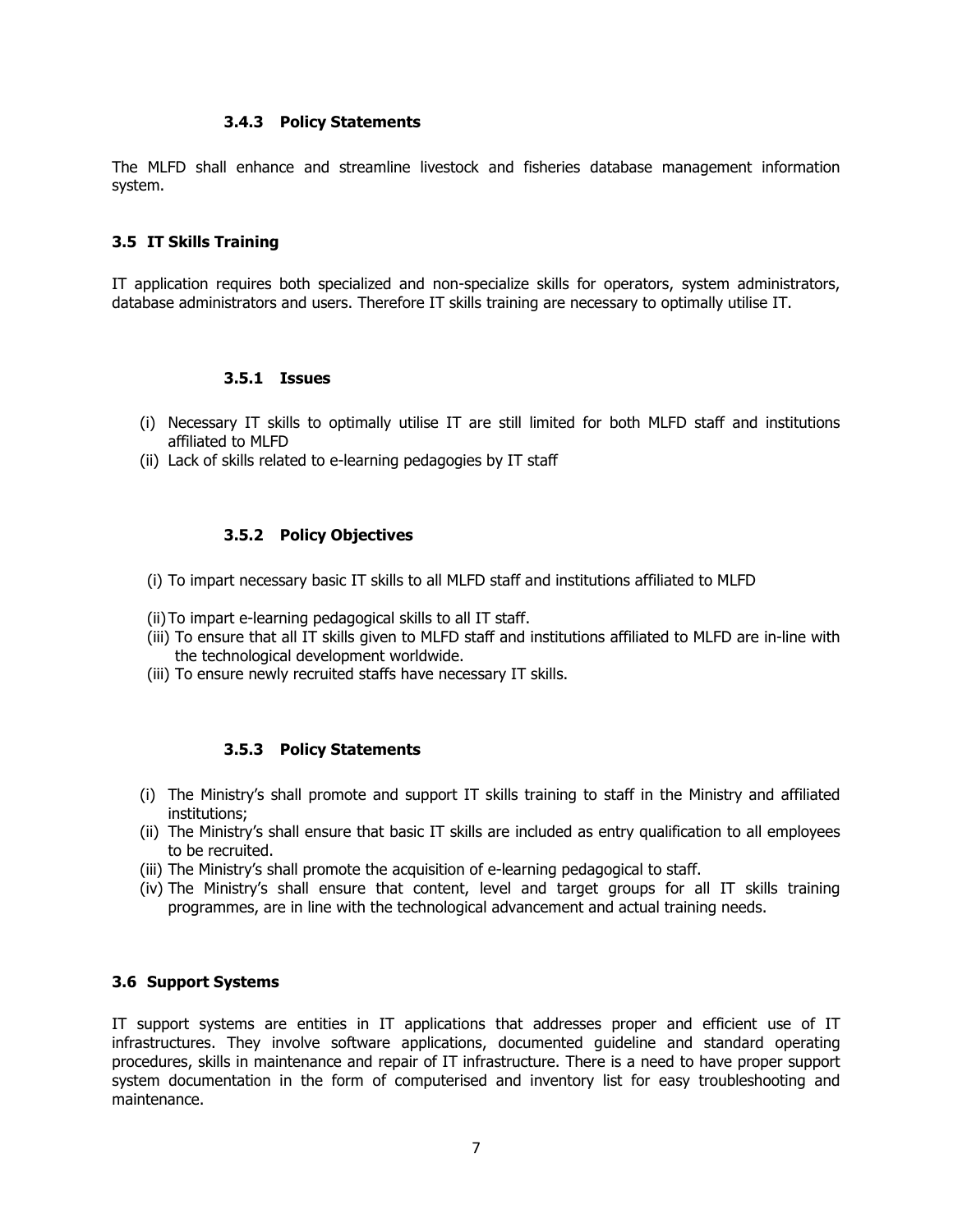#### 3.6.1 Issues

- (i) Lack of comprehensive documentation of the available IT support systems.
- (ii) The support systems are not properly aligned towards ensuring adequate support to the core functions of the MLFD
- (iii) Existing information systems are not integrated and thus reduce productivity of the systems and the staff manning the systems.
- (iv) Some IT support systems are not computerised.

#### 3.6.2 Policy Objectives

- (i) To avail a comprehensive and up-to-date documentation of the available IT support systems.
- (ii) To ensure that all IT support systems are computerised.
- (iii) To ensure that IT support systems are properly aligned and integrated to facilitate implementation of core functions of the Ministry.

#### 3.6.3 Policy Statements

- (i) The MLFD shall make available a comprehensive and up-to-date documentation of IT support systems.
- (ii) The MLFD shall ensure that all IT support systems are computerised.
- (iii) The MLFD shall ensure that all IT support systems are properly aligned and integrated.

#### 3.7 Research and Development

The Ministry deals with the Livestock and Fisheries industry in order to increase productivity. IT is an important tool for dissemination of research findings to stakeholders.

#### 3.7.1 Issues

- (i) Limited access to online research findings and journals; and
- (ii) Lack of IT skills to upload research findings.

#### 3.7.2 Policy Objectives

- (i) Collaboration amongst researchers and IT experts to facilitate sharing of research findings with other stakeholders must be enhanced; and
- (ii) To ensure research findings are disseminated online.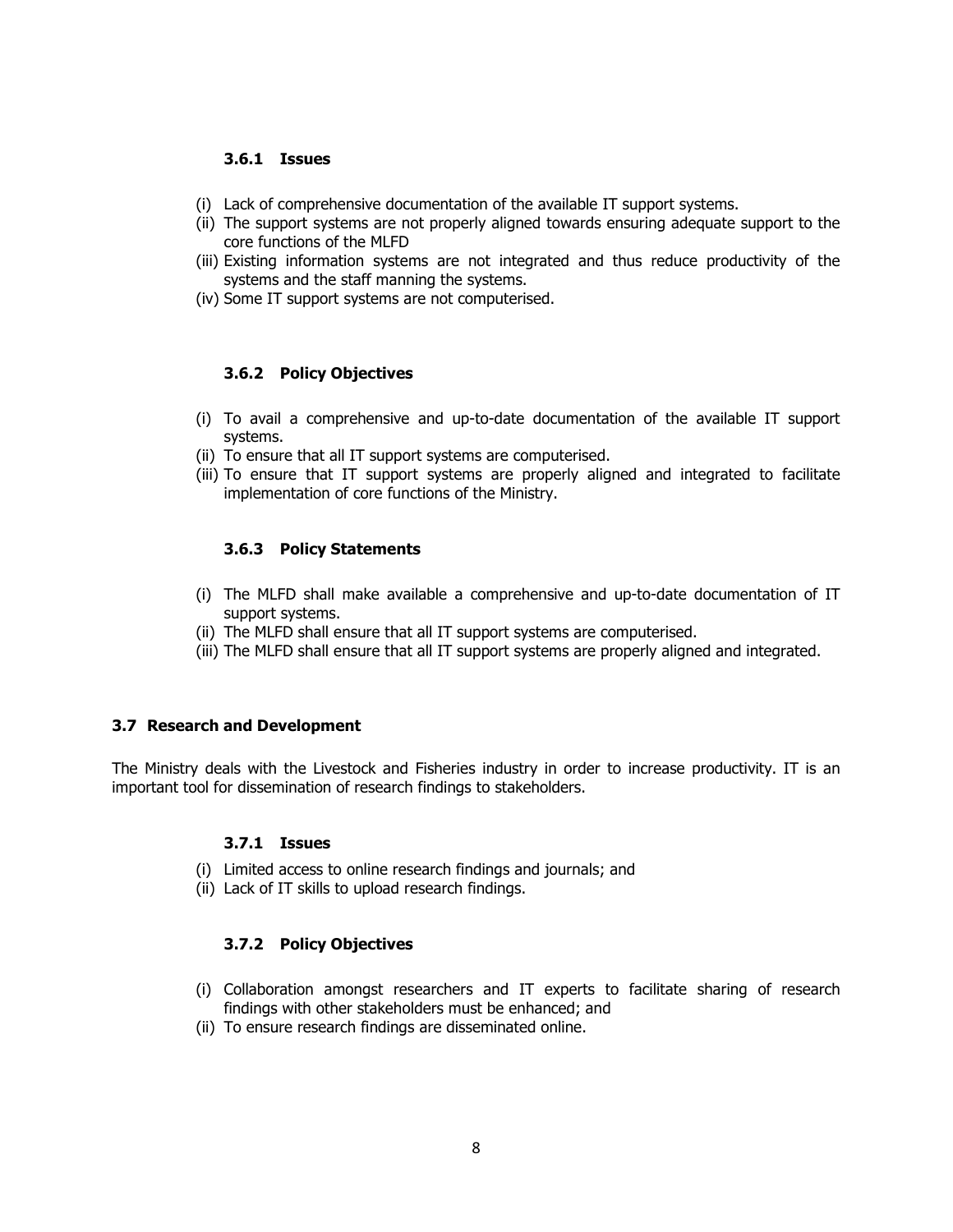#### 3.7.3 Policy Statements

- (i) The MLFD shall collaborate with other Institution in Tanzania and rest of the world to facilitate access research findings; and
- (ii) The MLFD shall collaborate with development partners to facilitate dissemination of research findings online.

#### 3.8 Quality Control of IT Systems and Services

In order to have a functional and effective quality assured system there must be a quality control procedure. MLFD through IT unit shall ensure that all systems developed and services shall adhere to professional standards.

#### 3.8.1 Issues

- (i) Inadequate quality assurance system to ensure efficient and effective IT services;
- (ii) Lack of operationalisation monitoring and evaluation (M&E) system;
- (iii) Lack quality and standard control structure;
- (iv) Lack of standards in hardware and software;
- (v) Inconsistence IT facilities acquisition; and
- (vi) Inadequate IT helpdesk support.

#### 3.8.2 Policy Objectives

- (i) To have in place functional and effective quality assurance system;
- (ii) Implement measures for effective monitoring and evaluation of IT services;
- (iii) Strengthen the existing quality control structure;
- (iv) To establish standards for hardware and software used across MLFD;
- (v) Establish consistent and systematic IT facilities acquisition; and
- (vi) To strengthen IT helpdesk support.

#### 3.8.3 Policy Statements

- (i) The MLFD shall put in place a functional and effective quality assurance system;
- (i) The MLFD shall put in place monitoring and evaluation systems;
- (ii) The MLFD shall strengthen the existing quality control structure;
- (iii) The MLFD shall establish standards for hardware and software;
- (iv) The MLFD shall ensure that consistency and systematic ICT facilities acquisition is established; and
- (v) The MLFD shall strengthen helpdesk support.

#### 4.0 IT POLICY Implementation

IT department shall be the focal point in the implementation of the policy and responsible for initiating projects, implementation and monitoring. The primary tasks of this department shall be to provide MLFD